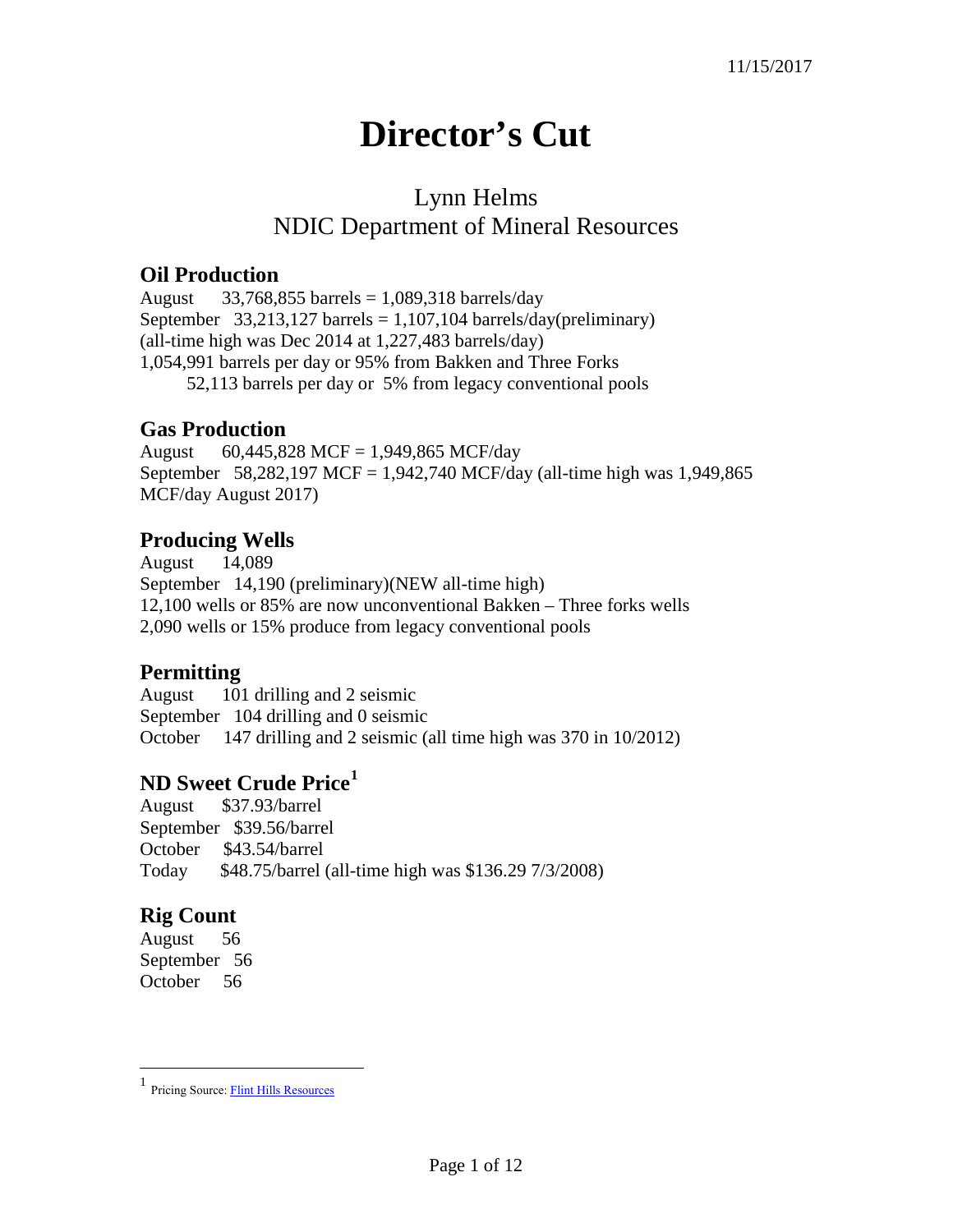Today's rig count is 55 (all-time high was 218 on 5/29/2012)The statewide rig count is down 75% from the high and in the five most active counties rig count is down as follows:

Divide -100% (high was 3/2013) Dunn -74% (high was 6/2012) McKenzie -68% (high was 1/2014) Mountrail -80% (high was 6/2011)

Williams -77% (high was 10/2014)

#### **Comments:**

The drilling rig count was unchanged from August to September and from September to October, and is currently down one from October to today. Operators have shifted from running the minimum number of rigs to incremental increases and decreases as WTI oil price moves between \$40 and \$50/barrel. If WTI drops below \$45/barrel for more than 30 days rig count is expected to drop. If WTI remains above \$55/barrel for more than 90 days rig count is expected to rise.

The number of well completions has become highly variable from 84(final) in August to 71 (preliminary) in September.

Oil price weakness is still anticipated to last through calendar year 2017. OPEC meets the last week of November and will decide whether to extend production cuts. Although compliance has been less than 100% quota discipline has been much better than in the past. Crude oil futures markets appear to anticipate OPEC production cuts continuing through June 2018 with US shale production and removal of OPEC cuts resulting is slight overproduction through mid-2019. US crude oil inventories continue to trend downward toward long term average numbers. The IEA has decreased their estimate while OPEC has increased their estimate for 2018 crude oil demand.

There was one significant precipitation event, four days with wind speeds in excess of 35 mph (too high for completion work), and no days with temperatures below -10F.

Over 99% of drilling now targets the Bakken and Three Forks formations.

Estimated wells waiting on completion<sup>[2](#page-1-0)</sup> is 853, down 10 from the end of August to the end of September.

<span id="page-1-0"></span><sup>&</sup>lt;sup>2</sup> The number of wells waiting on completions is an estimate on the part of the director based on idle well count and a typical five year average. Neither the State of North Dakota, nor any agency officer, or employee of the State of North Dakota warrants the accuracy or reliability of this product and shall not be held responsible for any losses caused by this product. Portions of the information may be incorrect or out of date. Any person or entity that relies on any information obtained from this product does so at his or her own risk.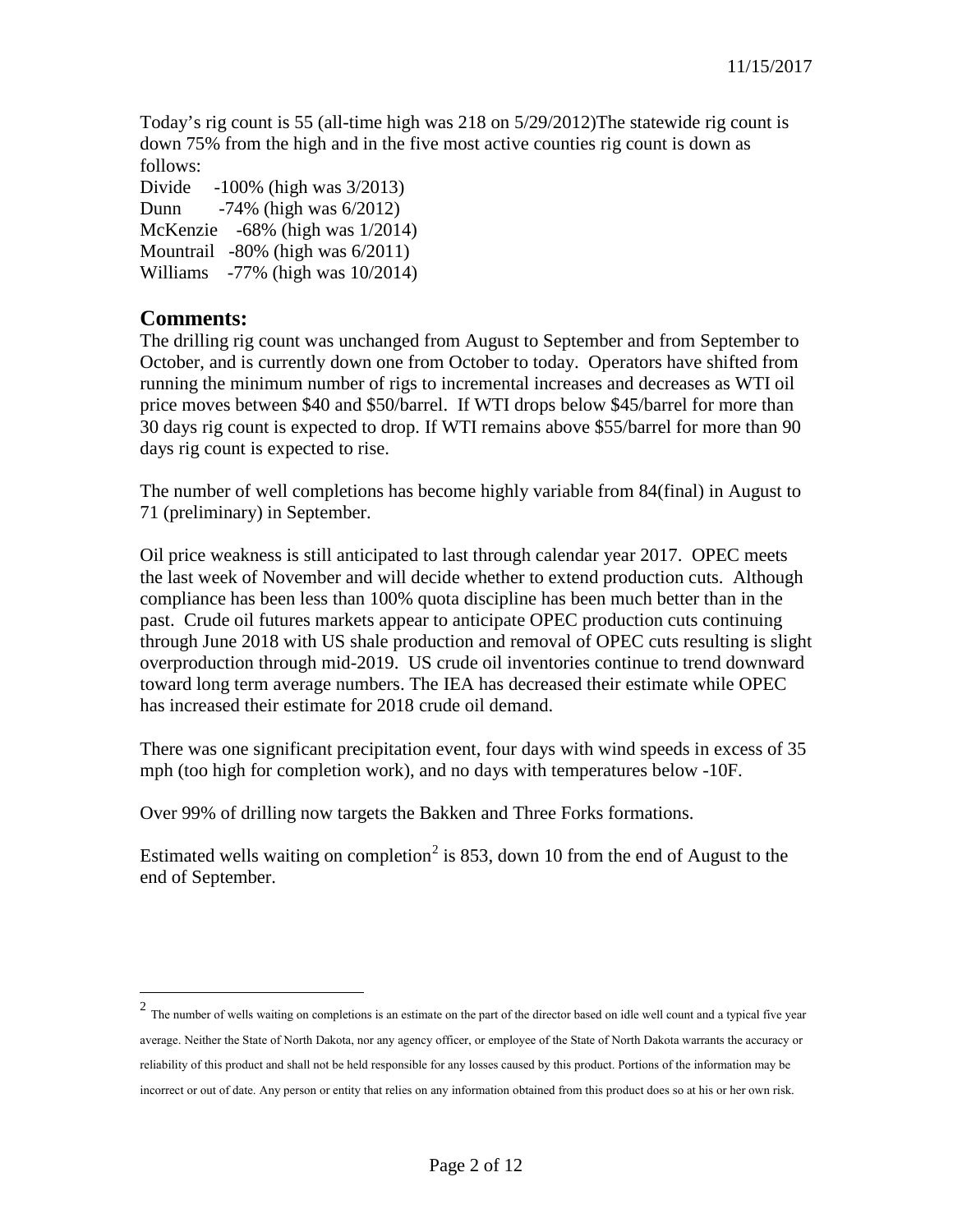Estimated inactive well count<sup>[3](#page-2-0)</sup> is 1,444, down 54 from the end of August to the end of September.

Crude oil take away capacity including rail deliveries to coastal refineries is more than adequate.

Low oil price associated with crude oil inventories that remain near the five-year average high continues to limit drilling rig count. Utilization rate for rigs capable of 20,000+ feet is 35-40% and for shallow well rigs (7,000 feet or less) 25-30%.

Drilling permit activity decreased 3% from August to September then increased 41% from September to October. Operators continue to maintain a permit inventory that will accommodate increased drilling price points within the next 12 months.

Rigs actively drilling on federal surface in the Dakota Prairie Grasslands is unchanged at two.

Activity on the Fort Berthold Reservation is as follows: 15 drilling rigs (3 on fee lands and 12 on trust lands) 228,399 barrels of oil per day (146,198 from trust lands & 82,201 from fee lands) 1,747 active wells (1,219 on trust lands & 528 on fee lands) 74 wells waiting on completion 383 approved drilling permits (270 on trust lands & 113 on fee lands)

Seismic activity is slowing. There are 3 surveys active, 0 recording, 0 NDIC reclamation projects, 0 remediating, 1 suspended, and 2 permitted.

North Dakota leasing activity is limited to renewals and top leases in the Bakken - Three Forks area.

US natural gas storage is now 1.8% below the five-year average indicating potential for positive price improvement in the future. North Dakota shallow gas exploration could be economic at future gas prices, but is not at the current price. The operator of the exploration well (file 27235) in Emmons County has cancelled all other permits in the area and the well was plugged on 7/28/17.

The price of natural gas delivered to Northern Border at Watford City is up \$0.07 at \$2.57/MCF. This results in a current oil to gas price ratio of 19 to 1. The percentage of gas flared increased to 17% primarily due to six force majeure events. September 2017 is the first month that industry missed gas capture targets in 3 years of reporting. The Tioga gas plant input was unchanged at 89% of capacity. The expansion of gas gathering from

<span id="page-2-0"></span> <sup>3</sup> Includes all well types on IA and AB statuses.

IA= Inactive shut in  $\geq$ 3 months and  $\leq$ 12 months

AB= Abandoned (Shut in >12 months)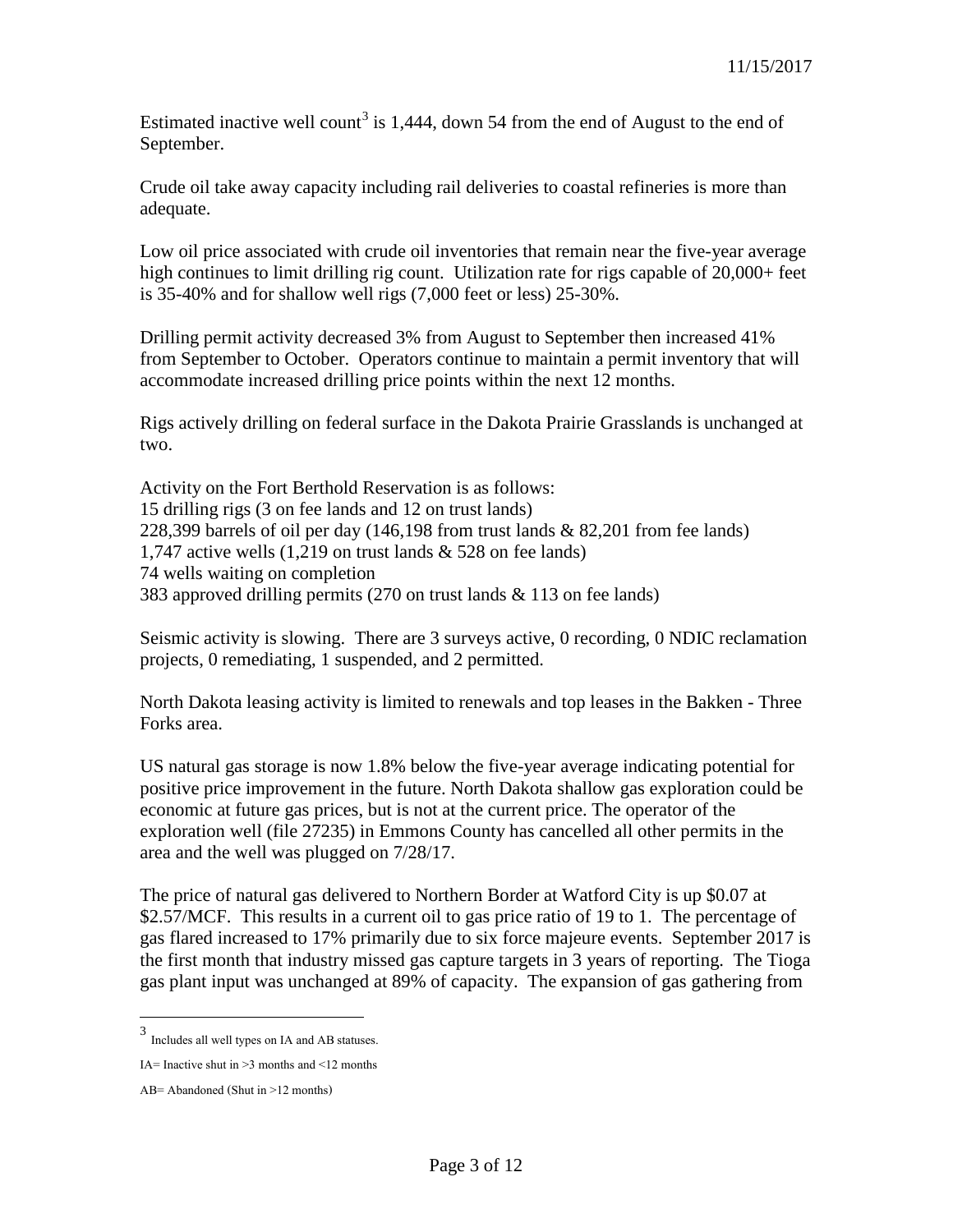south of Lake Sakakawea is starting up and the crude oil and natural gas liquids transfer lines have been approved pending geotechnical work this summer. The September Bakken capture percentage was 84% with the daily volume of gas flared from August to September up 54 MMCFD. The historical high flared percent was 36% in 09/2011.

Gas capture statistics are as follows: Statewide 83% Statewide Bakken 84% Non-FBIR Bakken 87% FBIR Bakken 71% Trust FBIR Bakken 65% Fee FBIR 91%

The Commission has established the following gas capture goals: 77% January 1, 2015 through March 31, 2016 80% April 1, 2016 through October 31, 2016 85% November 1, 2016 through October 31, 2018 88% November 1, 2018 through October 31, 2020 91% beginning November 1, 2020

**BIA** has published a new final rule to update the process for obtaining rights of way on Indian land. The rule was published 11/19/15 and became effective 12/21/15. The final rule can be found at [https://www.federalregister.gov/articles/2015/11/19/2015-](https://www.federalregister.gov/articles/2015/11/19/2015-28548/rights-of-way-on-indian-land) [28548/rights-of-way-on-indian-land.](https://www.federalregister.gov/articles/2015/11/19/2015-28548/rights-of-way-on-indian-land) On 3/11/16, the Western Energy Alliance filed a complaint and motion for a temporary restraining order and/or a preliminary injunction. On 4/19/16, the US District court for the District of North Dakota issued an order denying the motion for a preliminary injunction. Secretary Zinke has expressed interest in revising right of way rules to simplify and speed up the process.

**BLM** has published a new final rule 43 CFR Parts 3100, 3160 and 3170 to update and replace its regulations on venting and flaring of natural gas effective 1/17/16. The final rule can be viewed online at [https://www.blm.gov/programs/energy-and-minerals/oil](https://www.blm.gov/programs/energy-and-minerals/oil-and-gas/operations-and-production/methane-and-waste-prevention-rule)[and-gas/operations-and-production/methane-and-waste-prevention-rule.](https://www.blm.gov/programs/energy-and-minerals/oil-and-gas/operations-and-production/methane-and-waste-prevention-rule) North Dakota, Wyoming, Montana, Western Energy Alliance, and IPAA filed for a preliminary injunction to prevent the rule going into effect until the case is settled. A hearing in Casper, Wyoming was held 1/6/17. On 1/16/17 the court denied all of the petitioners' motions for preliminary injunctions. On 2/3/17 the US House of Representatives voted 221-191 to approve a Congressional Review Act resolution against the rule. On 3/28/17 President Trump issued an executive order which in part directs "The Secretary of the Interior shall review the following final rules, and any rules and guidance issued pursuant to them, for consistency with the policy set forth in section 1 of this order and, if appropriate, shall, as soon as practicable, suspend, revise, or rescind the guidance, or publish for notice and comment proposed rules suspending, revising, or rescinding those rules:". This rule is included in the list as item (iv). North Dakota plans to continue active participation in the litigation of this rule until the BLM takes final action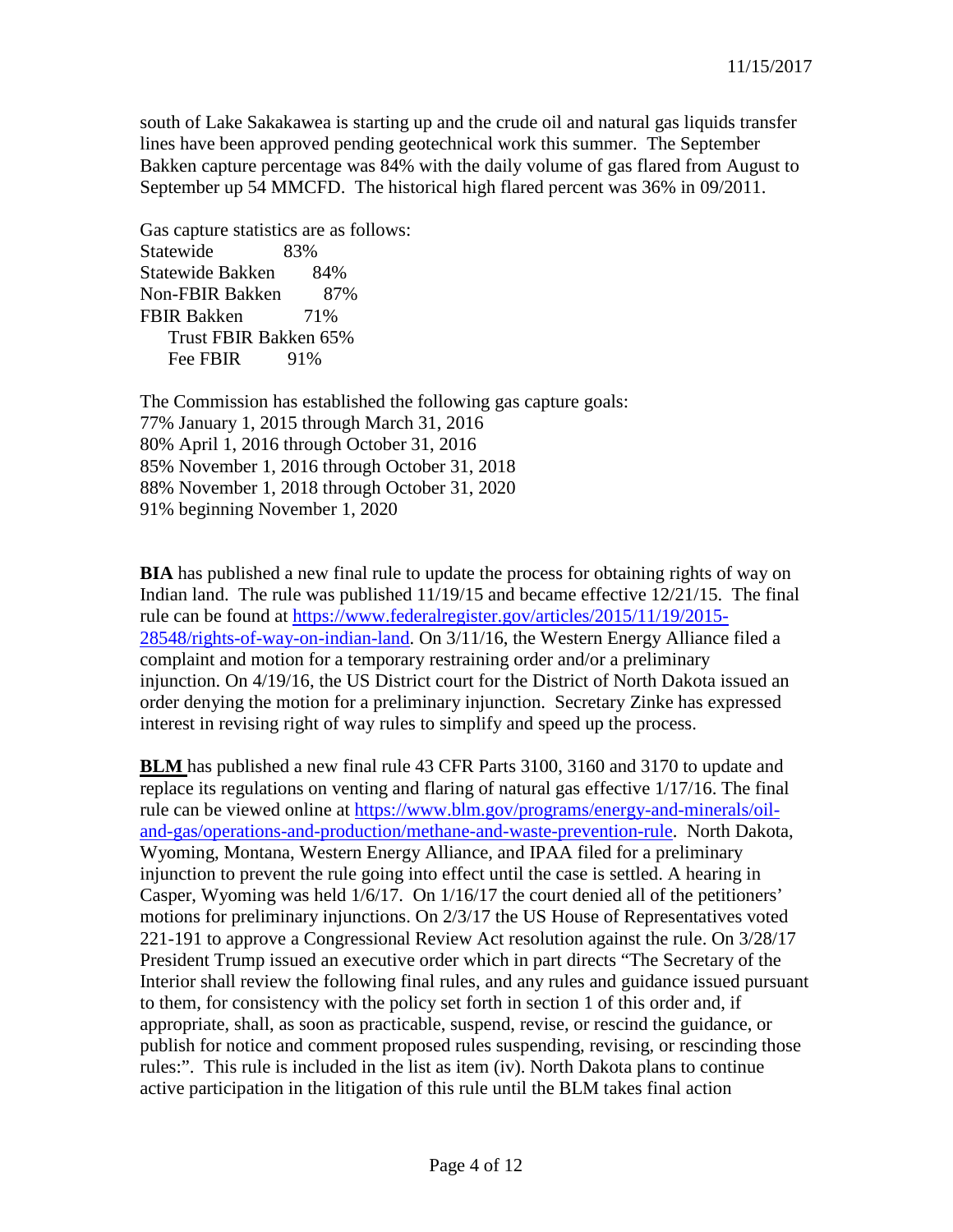eliminating the rule. The Senate voted 51 to 49 against the CRA, allowing the rule to remain in effect. On 6/27/17 U.S. D. Ct. Judge Skavdahl granted BLM's motion to extend the merits briefing schedule by 90 days, based on BLM's APA 705 stay and BLM's representations regarding its plans to reconsider the VF Rule. Opening briefs were filed 7/3/17. On 7/5/17 California and New Mexico sued BLM in the U.S. District Court for the Northern District of California, seeking a declaratory judgement that BLM's APA 705 stay was illegal and vacating the stay. The relief they request would vacate the stay of the January 2018 compliance et al deadlines, bringing them all back into force. BLM officials encouraged North Dakota to intervene. On 7/12/17 a group of NGOs including the Fort Berthold Protectors of Water and Earth Rights filed a separate suit against the BLM in federal court in the U.S. District Court for the Northern District of California, seeking a declaratory judgement that BLM's APA 705 stay was illegal and vacating the stay. California and New Mexico, along with various environmental groups, have challenged BLM's stay in the Northern District of California, and filed a motion for summary judgment on 7/26/17. On 8/24/17 North Dakota filed a response supporting BLM's motion, a motion to intervene, and a motion to change venue to Wyoming in an attempt to prevent all of the litigation regarding the timing of the Flaring Rule, including the future rulemakings further extending compliance deadlines that BLM has stated that it intends to publish, could end up in front of the magistrate judge in the Northern District of California instead of Judge Skavdahl in Wyoming. On 10/04/17 the federal magistrate judge in the Northern District of California granted the summary judgement motion by California, New Mexico, and several NGOs throwing out BLM's administrative and temporary postponement of several of the future rules compliance dates/obligations. On 10/05/17 the BLM issued a Federal Register Notice for a proposed rule that if finalized will delay certain requirements of the BLM Rule until January 17, 2019. North Dakota submitted comments to (1) support BLM's decision to delay certain compliance requirements and (2) continue to make the record that BLM exceeded its authority to promulgate the rule in the first place with particular emphasis on the specific/unique North Dakota considerations at issue. NDIC comments are available at [http://www.nd.gov/ndic/ic-press/dmr-blm-comments17-11.pdf.](http://www.nd.gov/ndic/ic-press/dmr-blm-comments17-11.pdf) BLM, the states of CA & NM, and the NGOs supporting the current final rule were granted an extension to file response briefs to December  $11^{th}$  in the WY court. Oral arguments are scheduled on December 18<sup>th</sup>. Judge Skavdahl has indicated he wishes to decide the merits of this case before the major compliance requirements of the current final rule take effect in January of 2018.

**BLM** revised final regulations for hydraulic fracturing on federal and Indian lands were published in the CFR on 3/26/15 and they were scheduled to go into effect 6/24/15. North Dakota, Colorado, Utah, Wyoming, Western Energy Alliance, and IPAA filed for a preliminary injunction to prevent the rules going into effect until the case is settled. Following a lengthy hearing in Casper, Wyoming on 6/23/15, the court issued a stay on the rules. On 9/30/15 the court granted a preliminary injunction, preventing the rules from being enforced until litigation on the rule is final. The  $10<sup>th</sup>$  Circuit Court of Appeals issued an order 3/10/16 denying the industry alternative motion for a stay. On 6/21/16 the court found the rule to be unlawful and ordered it set aside. The plaintiffs filed a motion with the US Court of Appeals for the Tenth Circuit to dismiss the appeal of the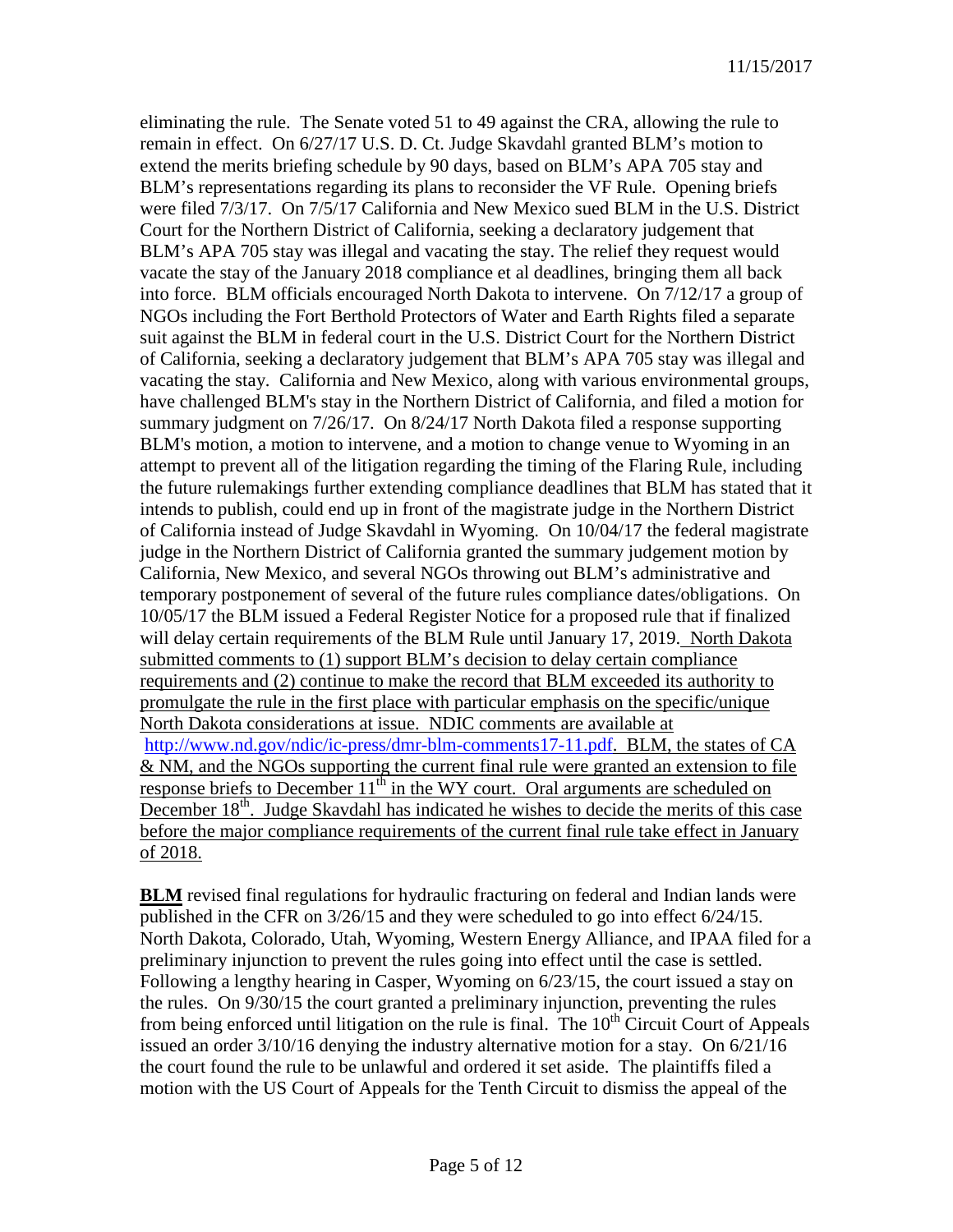preliminary injunction. The Department of Justice on behalf of the BLM and the intervening environmental groups filed an appeal of the decision on the rule and oppose the motion to dismiss the appeal of the preliminary injunction. The North Dakota Response Brief to the US Court of Appeals for the Tenth Circuit was filed 9/15/16. NDIC comments on the rule can be found at [http://www.nd.gov/ndic/ic-press/BLM](http://www.nd.gov/ndic/ic-press/BLM-comments-120625.pdf)[comments-120625.pdf.](http://www.nd.gov/ndic/ic-press/BLM-comments-120625.pdf) On 3/28/17 President Trump issued an executive order which in part directs "The Secretary of the Interior shall review the following final rules, and any rules and guidance issued pursuant to them, for consistency with the policy set forth in section 1 of this order and, if appropriate, shall, as soon as practicable, suspend, revise, or rescind the guidance, or publish for notice and comment proposed rules suspending, revising, or rescinding those rules". This rule is included in the list as item (i). On 5/4/2017 BLM filed a request asking the court to hold the appeal in abeyance as it will "soon" initiate a rulemaking process to revise or rescind the 2015 Rule, that it had the authority to issue the Rule, but conceding that the Rule does not reflect BLM's current priorities or policies, as reflected in certain recent Presidential Executive Orders. After the BLM submitted its filings the 10th Circuit Court Appeals immediately directed the petitioners (including North Dakota) and the intervenors to file briefs by 6/5/17 to respond to BLM's position. Two amicus groups that submitted merits briefs (the law school professors and former DOI officials) filed supplemental amicus briefs on the questions posed by the Court following the change of Administrations. The Court's Supplemental Order authorized the filing of these additional amicus briefs. Both briefs seek to capitalize on the BLM's continued insistence that it had the authority to issue the Rule (but concede that the 2015 HF Rule does not reflect BLM's current priorities or policies as reflected in certain recent Presidential Executive Orders). The two amicus groups solicit the Court to rule on the merits of the BLM and NGO appeals and to overturn the District Court decision, actually asking the Court to issue an advisory opinion on the BLM's authority. In addition to addressing the NGO arguments, North Dakota will respond to these two briefs in the context that all three parties are asking the Court to do what it is prohibited from doing by Article III of the U.S. Constitution. North Dakota filed a response brief 6/20/17 in support of the BLM action to put the rule in abeyance and take final action vacating the rule. Oral arguments before the  $10<sup>th</sup>$  Circuit took place 7/27/17. A recording of the oral arguments is now available on the home page of the court's website [http://www.ca10.uscourts.gov.](https://urldefense.proofpoint.com/v2/url?u=http-3A__www.ca10.uscourts.gov&d=DwMGaQ&c=2s2mvbfY0UoSKkl6_Ol9wg&r=-wqsZnBxny594KY8HeElow&m=Ul_VtJUX6iW5pvHjCcBxUWtskC0F4Dhry3sPtcEHvCw&s=laRHiLDv5w8otcQWQjpn82WMieoB2AZ-Q4M1LFQPL5s&e=) NDIC filed comments supporting BLM's rescission of the rule that can be found at [http://www.nd.gov/ndic/ic-press/dmr](http://www.nd.gov/ndic/ic-press/dmr-blm-comment17-9.pdf)[blm-comment17-9.pdf.](http://www.nd.gov/ndic/ic-press/dmr-blm-comment17-9.pdf) On 09/21/17 the 10th Circuit issued a split (2-1) decision to dismiss the appeals as prudentially unripe, vacate the district court's judgment invalidating the rule, and remand with instructions to dismiss the underlying action without prejudice. Appellees State of North Dakota, State of Colorado, State of Utah, and State of Wyoming's filed a Petition for Panel Rehearing And/Or Request for En Banc Determination on 11/03/17. On 11/06/17 the court ordered the appellants to file a response to the Petition on or before 11/20/2017.

**BLM** has published the North Dakota Greater Sage-Grouse Proposed Resource Management Plan Amendment and Final EIS. NDIC is evaluating whether the state needs to intervene in the lawsuit filed by Western Energy Alliance challenging the final plan. Information on the plan and EIS can be found at the following web addresses: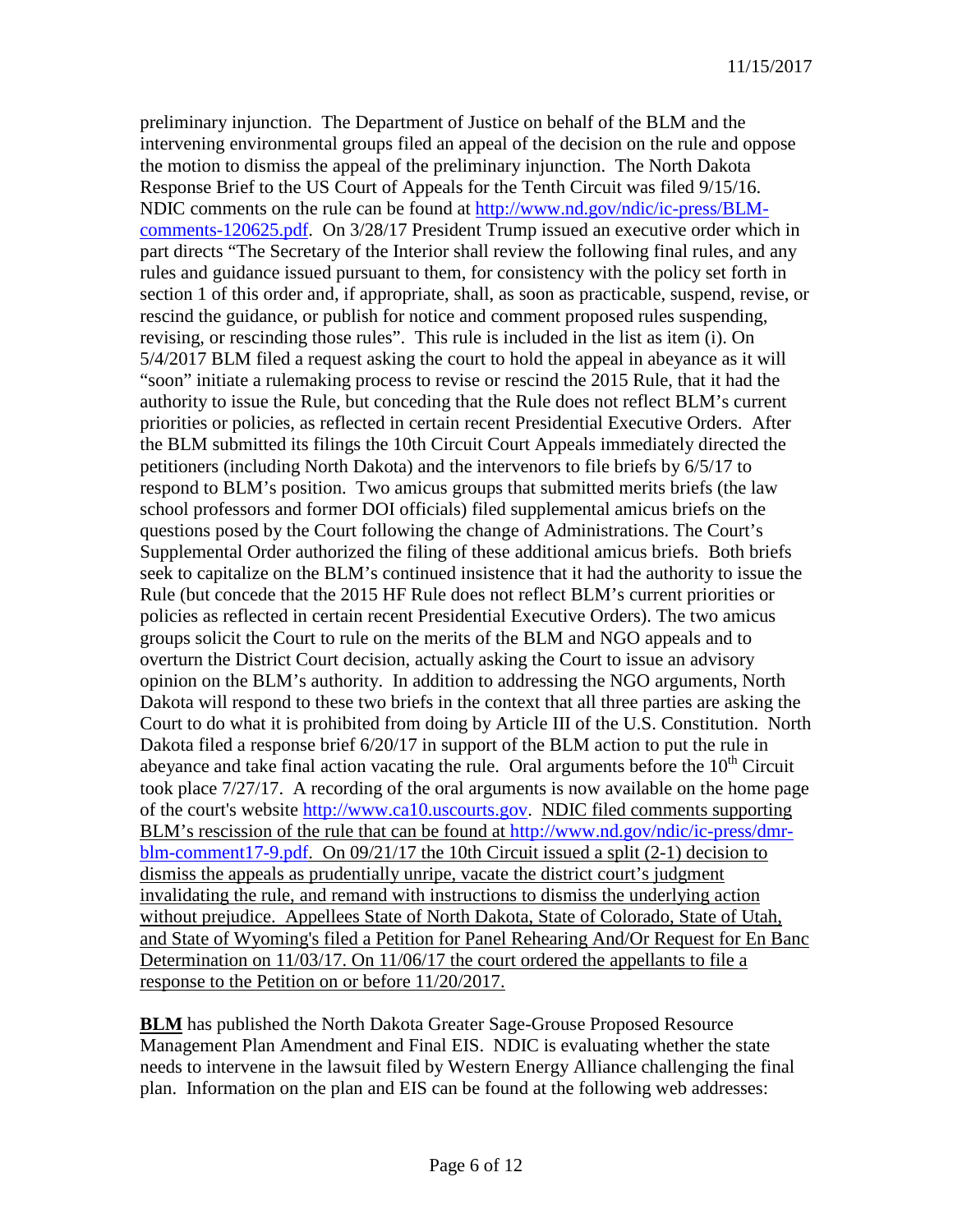#### [https://www.blm.gov/epl-front-](https://www.blm.gov/epl-front-office/eplanning/planAndProjectSite.do?methodName=dispatchToPatternPage¤tPageId=48797)

[office/eplanning/planAndProjectSite.do?methodName=dispatchToPatternPage&currentP](https://www.blm.gov/epl-front-office/eplanning/planAndProjectSite.do?methodName=dispatchToPatternPage¤tPageId=48797) [ageId=48797.](https://www.blm.gov/epl-front-office/eplanning/planAndProjectSite.do?methodName=dispatchToPatternPage¤tPageId=48797) On 6/7/17 Secretary Zinke issued Secretarial Order 3353 to establish an internal review team that, among other things, evaluated both federal sage-grouse plans and state plans and programs to ensure they are complementary and explored possible plan modifications with local economic growth and job creation in mind. On 8/10/17 Secretary of the Interior Ryan Zinke received a report from the Department of the Interior Sage-Grouse Review Team (DOI Team) regarding possible plan and policy modifications to complement state efforts to improve Greater Sage-Grouse conservation and economic development on public lands. The report is the final product required by Secretarial Order 3353 "Greater Sage-Grouse Conservation and Cooperation with Western States". The report, the cover letter from the Bureau of Land Management to the Secretary, and the memo from Secretary Zinke to Deputy Secretary David Bernhardt are available at [https://www.doi.gov/sites/doi.gov/files/uploads/so3353\\_memo\\_coverletter\\_report\\_08071](https://www.doi.gov/sites/doi.gov/files/uploads/so3353_memo_coverletter_report_080717.pdf) [7.pdf.](https://www.doi.gov/sites/doi.gov/files/uploads/so3353_memo_coverletter_report_080717.pdf) NDIC is evaluating whether the state needs to comment or intervene in the lawsuit filed by Western Energy Alliance challenging the final plan. The U.S. District Court for the District of Nevada ruled in March 2017 that the BLM failed to adequately evaluate the designation of Sagebrush Focal Areas in its 2015 greater sage-grouse plan amendment for Nevada. In order to comply with the court's order and to address issues raised by various interested parties, and to consider recommendations in the September 4, 2017 report prepared by the Department of the Interior's Greater Sage-Grouse Review Team in Response to Secretary's Order 3353 (SO 3353), the BLM intends to consider amending these plans. The BLM published a notice that initiates the public scoping process for RMP amendment(s) with associated NEPA document(s). The notice can be found at [https://www.federalregister.gov/documents/2017/10/11/2017-21958/notice-of](https://www.federalregister.gov/documents/2017/10/11/2017-21958/notice-of-intent-to-amend-land-use-plans-regarding-greater-sage-grouse-conservation-and-prepare)[intent-to-amend-land-use-plans-regarding-greater-sage-grouse-conservation-and-prepare.](https://www.federalregister.gov/documents/2017/10/11/2017-21958/notice-of-intent-to-amend-land-use-plans-regarding-greater-sage-grouse-conservation-and-prepare) Comments may be submitted in writing until November 27, 2017. The date(s) and location(s) of any scoping meetings will be announced at least 15 days in advance through local news media, newspapers and the BLM Web site at: [http://bit.ly/](http://bit.ly/%E2%80%8BGRSGplanning) [GRSGplanning.](http://bit.ly/%E2%80%8BGRSGplanning) In order to be included in the analysis, all comments must be received prior to the close of the 45-day scoping period or 15 days after the last public meeting, whichever is later. We will provide additional opportunities for public participation as appropriate. The NDIC is preparing comments for submission by the deadline.

**BLM** On 8/9/17 the DOI Interior board of Land Appeals stayed drilling on the Slawson Torpedo wells. The MHA Nation appealed the BLM decision to grant drilling permits because the well pad is located 600 feet from Lake Sakakawea although a 2012 tribal law requires the wells be 2,640 feet from the lake. The spacing unit for the wells contains private, federal, and state minerals while the surface location is on private land within the boundaries of the Fort Berthold Reservation. On 8/15/17 U.S. District Court Judge Daniel Hovland granted Slawson's request to continue drilling and on 8/29/17 extended the order allowing drilling to continue until another hearing on the matter is held.

**EPA** On 8/26/15 a coalition of environmental organizations filed a 60 day legal notice with the U.S. Environmental Protection Agency demanding more regulation of drilling and fracking waste. The groups are the Environmental Integrity Project, Natural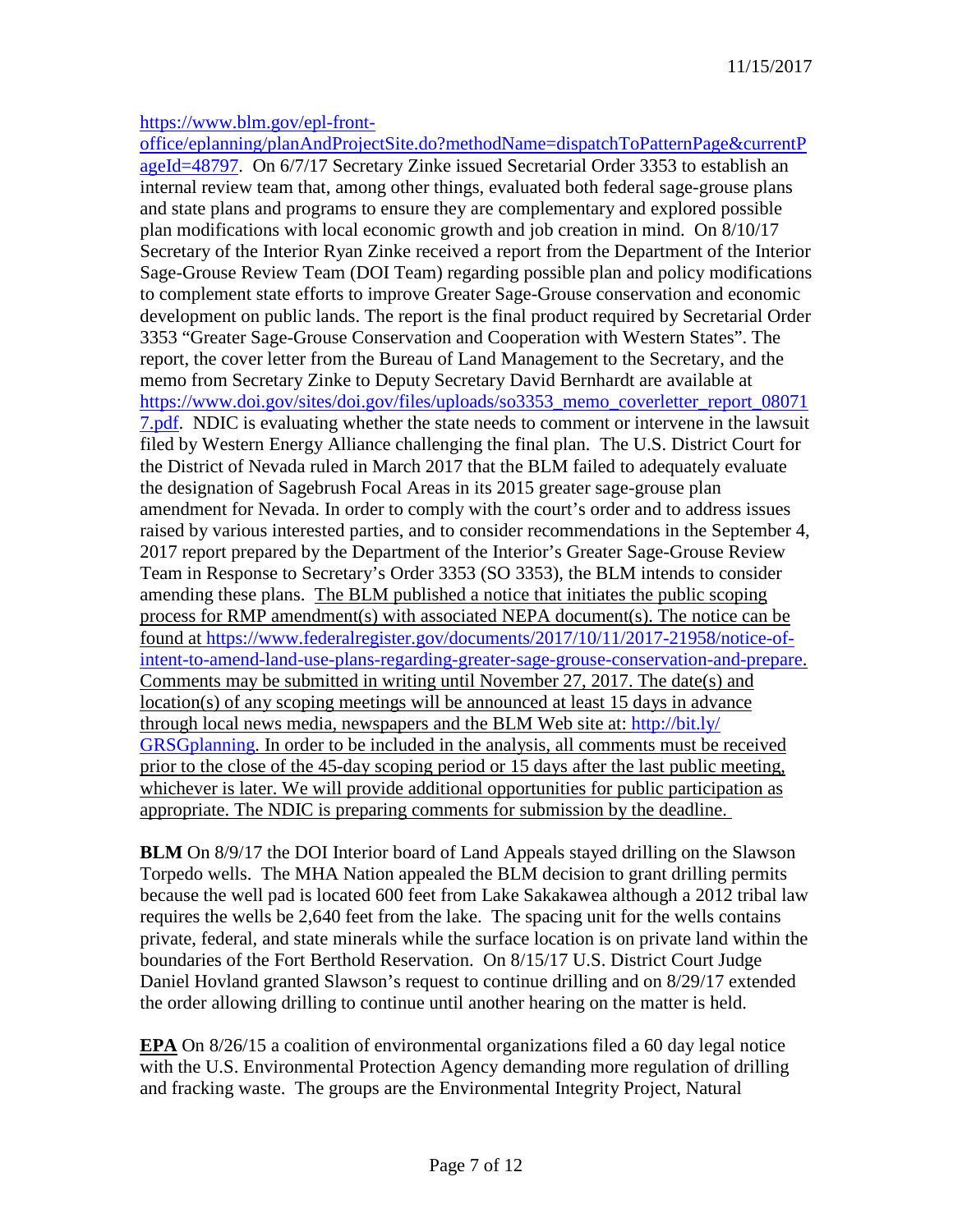Resources Defense Council, Earthworks, Responsible Drilling Alliance, San Juan Citizens Alliance, West Virginia Surface Owners Rights Organization, and the Center for Health, Environment and Justice. On 5/4/16 the same environmental groups filed suit against the EPA in the federal district court for the District of Columbia. The Plaintiffs Allege that EPA "has failed to meet its nondiscretionary duty" under the federal Resource Conservation and Recovery Act (RCRA ) to review and revise the RCRA Subtitle D solid waste regulations for O&G wastes every three years and that EPA last completed such a review in 1988 and that EPA has failed to review or revise the guidelines for state solid waste plans since 1981.

Plaintiffs want to force EPA to do two things-

1. Issue more stringent regulations for managing and disposing of O&G wastes, including on issues such as open-air pits and impoundments used for storing O&G wastewater, underground injection wells, and the transportation of O&G wastes by truck or pipeline.

2. Make the state solid waste plan guidelines more stringent and comprehensive. The document filed in the suit can be found at [http://environmentalintegrity.org/wp](http://environmentalintegrity.org/wp-content/uploads/2016-05-04-RCRA-OG-Wastes-Deadline-Suit-Complaint-FILED.pdf)[content/uploads/2016-05-04-RCRA-OG-Wastes-Deadline-Suit-Complaint-FILED.pdf](http://environmentalintegrity.org/wp-content/uploads/2016-05-04-RCRA-OG-Wastes-Deadline-Suit-Complaint-FILED.pdf) On 6/30/16 North Dakota filed motions to intervene in order to prevent a sue and settle situation that would adversely impact state regulatory jurisdiction and to dismiss the case. Motions to Intervene were also filed by the Texas Railroad Commission, American Petroleum Institute, Independent Petroleum Association of America, and the association of Texas oil and gas producer/royalty owners (TIPRO). The plaintiffs and EPA each filed motions to oppose the motions to intervene. North Dakota filed a reply in support of its motion on 9/23/16. Late Friday afternoon 11/18/16 the U.S. District Court in Washington DC denied North Dakota and the two industry association's Motions to Intervene. The Court accepted the NGOs' statements in their briefs that all they asked for in their Complaint was a deadline for EPA to conduct a rulemaking, and concluded that none of the intervenors had demonstrated a sufficient "injury" to support standing in that context. On 12/23/16, EPA and the NGOs submitted a proposed consent decree to the Court that would settle the RCRA Subtitle D litigation. Unlike under the Clean Air Act, there is no statutory RCRA requirement that the proposed decree be published in the Federal Register or put out for public comment. NDIC has significant concerns about the proposed decree and submitted a letter to the court expressing those concerns. Since the court denied ND's motion to intervene, ND is not a party. The consent decree was approved Dec. 28 by U.S. District Judge John D. Bates. The EPA has agreed to review the regulations and by September 2019 either propose new rules or determine that new rules aren't necessary. This is a sue and settle deal. On 1/13/17 North Dakota filed an appeal of the decision(s), consent decree, and federal reimbursement of plaintiffs legal costs. As part of the appeal process, on 03/24/17 North Dakota filed a statement of issues and the other administrative filings: (1) Whether the District Court erred in denying North Dakota's motion to intervene in order to represent its sovereign interests in a case in which the Plaintiffs-Appellees seek to compel the U.S. Environmental Protection Agency ("U.S. EPA") to review and revise solid waste management regulations under Subtitle D of the Resource Conservation and Recovery Act. (2) Whether the District Court erred in concluding that North Dakota did not have Article III standing in this case. (3) Whether the District Court erred in concluding that North Dakota should be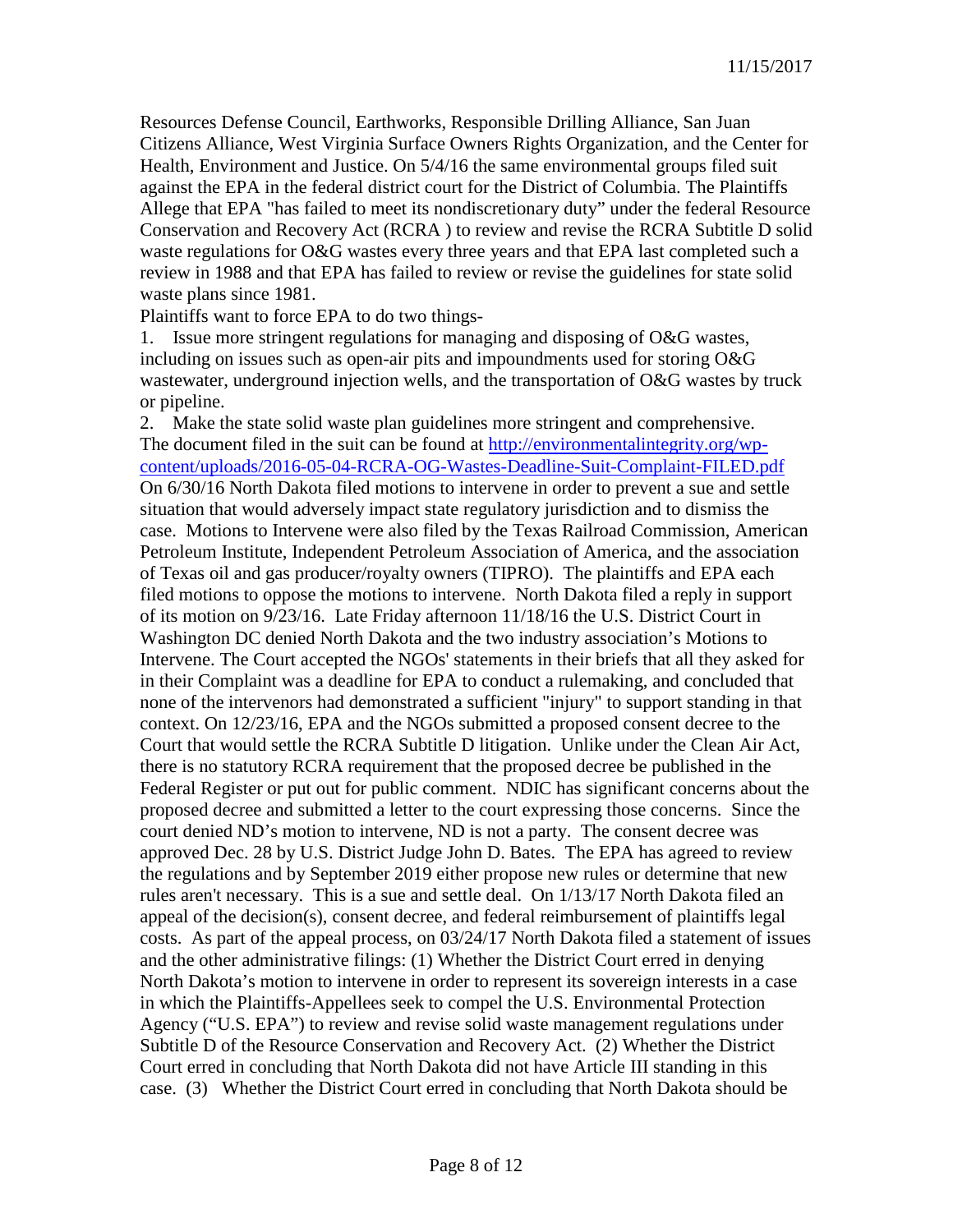held to a different, and more stringent, standard for Article III standing than the Plaintiffs-Appellees. (4) Whether the District Court erred in entering a Consent Decree that violates Subtitle D of RCRA because it omits statutory non-discretionary duties with which U.S. EPA must comply, and would impose new non-discretionary duties on U.S. EPA that are not contained in the statute. North Dakota filed its opening appeal brief in the UNITED STATES COURT OF APPEALS FOR THE DISTRICT OF COLUMBIA CIRCUIT on 5/23/17. The EPA and the NGOs filed briefs 6/21/17 and North Dakota filed a reply brief 7/5/17. Oral arguments on the denial of North Dakota's motion to intervene were conducted on 11/07/17.

**EPA** On 6/3/16 the final rule proposing a suite of changes to Clean Air Act permitting requirements for new and modified emissions sources in the oil and natural gas industry was published in the Federal Register. On 6/29/16 the NDIC decided to file a Petition for Review with the US Appeals Court for the District of Columbia to defend the state's sovereign jurisdiction over oil and gas regulation. Thirteen other states have joined this effort. North Dakota declined the standard offer to explore settlement through the court's mediation program.

The proposed actions and NDIC comments are as follows:

o Proposed New Source Performance Standards – Docket ID number EPA-HQ-OAR-2010-0505. NDIC comments can be found at [http://www.nd.gov/ndic/ic-press/EPA-HQ-](http://www.nd.gov/ndic/ic-press/EPA-HQ-OAR-2010-0505.pdf)[OAR-2010-0505.pdf](http://www.nd.gov/ndic/ic-press/EPA-HQ-OAR-2010-0505.pdf)

o Draft Control Techniques Guidelines – Docket ID number: EPA-HQ-OAR-2015-0216. NDIC comments can be found at [http://www.nd.gov/ndic/ic-press/EPA-HQ-OAR-2015-](http://www.nd.gov/ndic/ic-press/EPA-HQ-OAR-2015-0216.pdf) [0216.pdf](http://www.nd.gov/ndic/ic-press/EPA-HQ-OAR-2015-0216.pdf)

o Proposed Source Determination Rule – Docket ID number: EPA-HQ-OAR-2013-0685. NDIC comments can be found at [http://www.nd.gov/ndic/ic-press/EPA-HQ-OAR-2013-](http://www.nd.gov/ndic/ic-press/EPA-HQ-OAR-2013-0685.pdf) [0685.pdf](http://www.nd.gov/ndic/ic-press/EPA-HQ-OAR-2013-0685.pdf)

o Proposed Federal Implementation Plan for Implementing Minor New Source Review Permitting in Indian Country – Docket ID number: EPA-HQ-OAR-2014-0606. NDIC comments can be found at [http://www.nd.gov/ndic/ic-press/EPA-HQ-OAR-2014-](http://www.nd.gov/ndic/ic-press/EPA-HQ-OAR-2014-0606.pdf) [0606.pdf.](http://www.nd.gov/ndic/ic-press/EPA-HQ-OAR-2014-0606.pdf)

North Dakota et al. and EPA have filed motions to govern further proceedings and briefing schedules. On 3/28/17 President Trump issued an executive order which in part directs "The Administrator shall review the final rule entitled "Oil and Natural Gas Sector: Emission Standards for New, Reconstructed, and Modified Sources," 81 Fed. Reg. 35824 (September 3, 2016), and any rules and guidance issued pursuant to it, for consistency with the policy set forth in section 1 of this order and, if appropriate, shall, as soon as practicable, suspend, revise, or rescind the guidance, or publish for notice and comment proposed rules suspending, revising, or rescinding those rules." On 4/7/17 EPA filed a motion to hold the cases in abeyance. On 6/8/17 the NGO environmental groups challenged EPA's September 5th decision to issue a 90 day stay of the Rule's upcoming implementation dates. The NGOs argue that EPA's justifications for its stay (onerous implementation costs and excessive state administrative burdens) of the Rule were already raised and rejected by EPA during EPA's original rulemaking and that the requirements of a "judicial stay" are not met. The NGO's action is a new case, filed in the D.C. Circuit. They have also filed an emergency motion asking the Court to immediately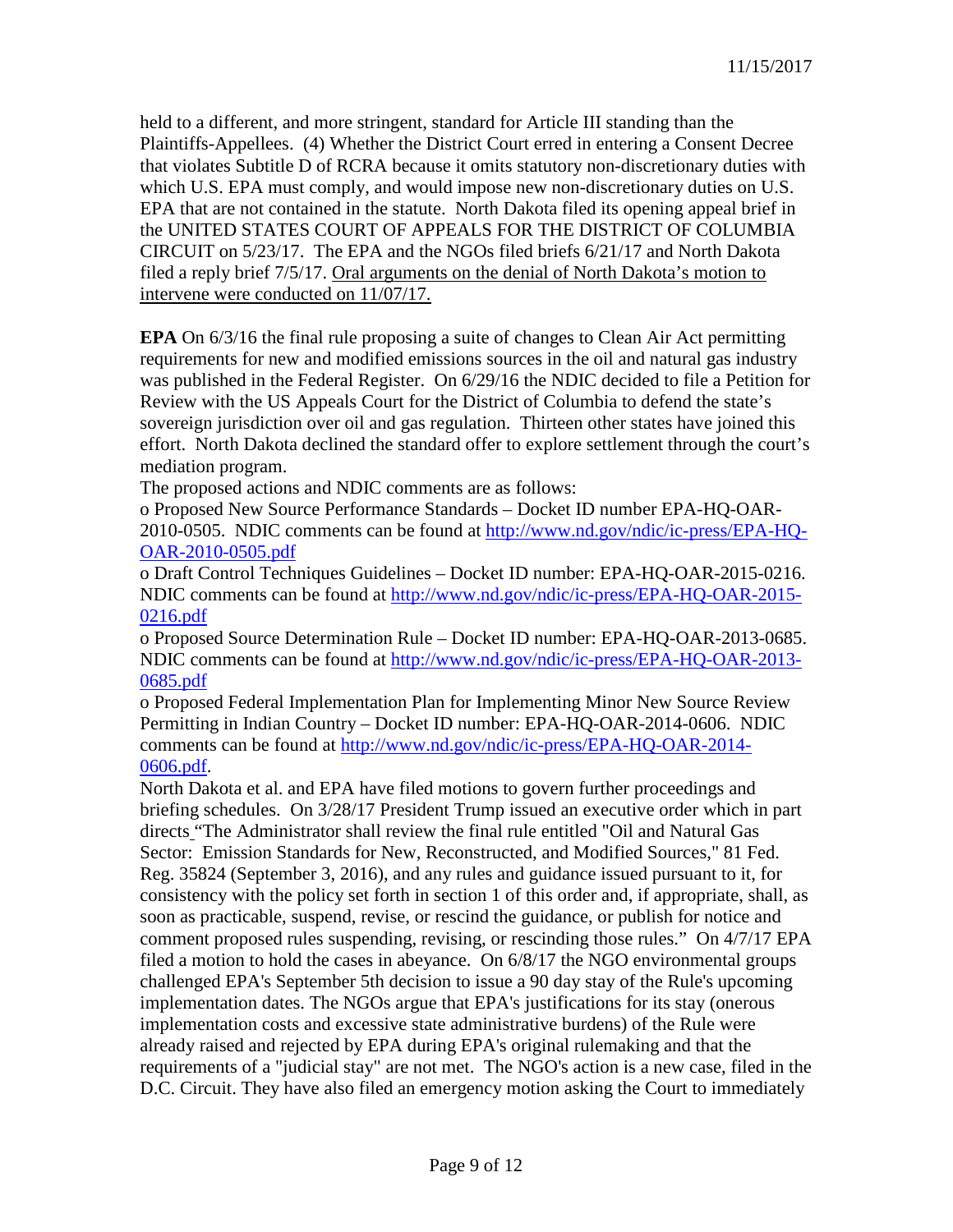vacate EPA's decision. On September 3 the DC Circuit court issued a 2:1 decision granting the NGO petition and vacating EPA's 90 day stay of the rule. North Dakota filed an amicus brief in support of the EPA stay. On 7/13/17 the same DC Circuit court granted an EPA motion to recall the mandate and granting 14 days for then EPA to seek reconsideration or review by the full court. API and WVA along with other states filed petitions for rehearing en banc, but on 8/10/17 the entire DC Circuit issued an order denying the API and WVa et al States petitions. EPA now proposed a 2-year stay of certain provision in the oil and gas NSPS. North Dakota filed comments on 8/9/17 in support of the proposed 2-year stay.

**EPA** published an advanced notice of proposed rule-making to seek comments on the information that should be reported or disclosed for hydraulic fracturing chemical substances and mixtures and the mechanism for obtaining this information. The proposed rule-making is in response to a petition from Earthjustice and 114 other groups who are opposed to the use of the GWPC-IOGCC FracFocus website process of chemical disclosure and any type of trade secret protection for hydraulic fracturing fluid mixtures. These groups are requesting EPA regulation of chemical disclosure under the federal Toxic Substances Control Act. Thanks to all who provided comments in support of a "states first" policy. NDIC comments can be viewed at [http://www.nd.gov/ndic/ic](http://www.nd.gov/ndic/ic-press/DMR-frac714.pdf)[press/DMR-frac714.pdf](http://www.nd.gov/ndic/ic-press/DMR-frac714.pdf)

**EPA** Administrator, Gina McCarthy, and the Assistant Secretary of the Army (Civil Works), Jo Ellen Darcy, signed the "Waters of the United States" final rule on 05/27/2015. The final rule was published in the Federal Register 7/29/15 and became effective in 37 states on 8/28/15. North Dakota, Alaska, Arizona, Arkansas, Colorado, Idaho, Missouri, Montana, Nebraska, New Mexico, Nevada, South Dakota, and Wyoming filed a lawsuit in U.S. District Court, claiming the final rule would harm states as regulators of the waters and lands. On 8/27/15 Federal District Judge Erickson granted a preliminary injunction preventing enforcement of the rule in the 13 states. The North Dakota case will now be subject to appeal, but no schedule has been set at this time. NDIC comments can be viewed at [http://www.nd.gov/ndic/ic-press/WOTUS](http://www.nd.gov/ndic/ic-press/WOTUS-comments.pdf)[comments.pdf](http://www.nd.gov/ndic/ic-press/WOTUS-comments.pdf)

Texas, Mississippi and Louisiana filed a joint complaint in the U.S. District Court for the Southern District of Texas, charging that the rule is unconstitutional. Ohio and Michigan filed a complaint in the U.S. District Court for the Southern District of Ohio, alleging that the expansion of jurisdiction includes dry land. Georgia and eight other states (Alabama, Florida, Kansas, Kentucky, South Carolina, Utah, West Virginia and Wisconsin) filed suit in the U.S. District Court for the Southern District of Georgia, asking the court to vacate the rule and block its enforcement by injunction. On 10/9/15 the United States Court Of Appeals for the Sixth Circuit granted a nationwide stay of the WOTUS rule pending jurisdiction determinations. On 2/28/17 President Trump signed an executive order directing the EPA to take action, paving the way for the elimination of the rule. North Dakota plans to continue active participation in the litigation of this rule until the EPA takes final action eliminating the rule. On 6/27/17 The EPA and USACOE filed an official proposal to withdraw the rule and begin a replacement rulemaking process. The proposed rule was published in the Federal Register on 6/27/17. A group of North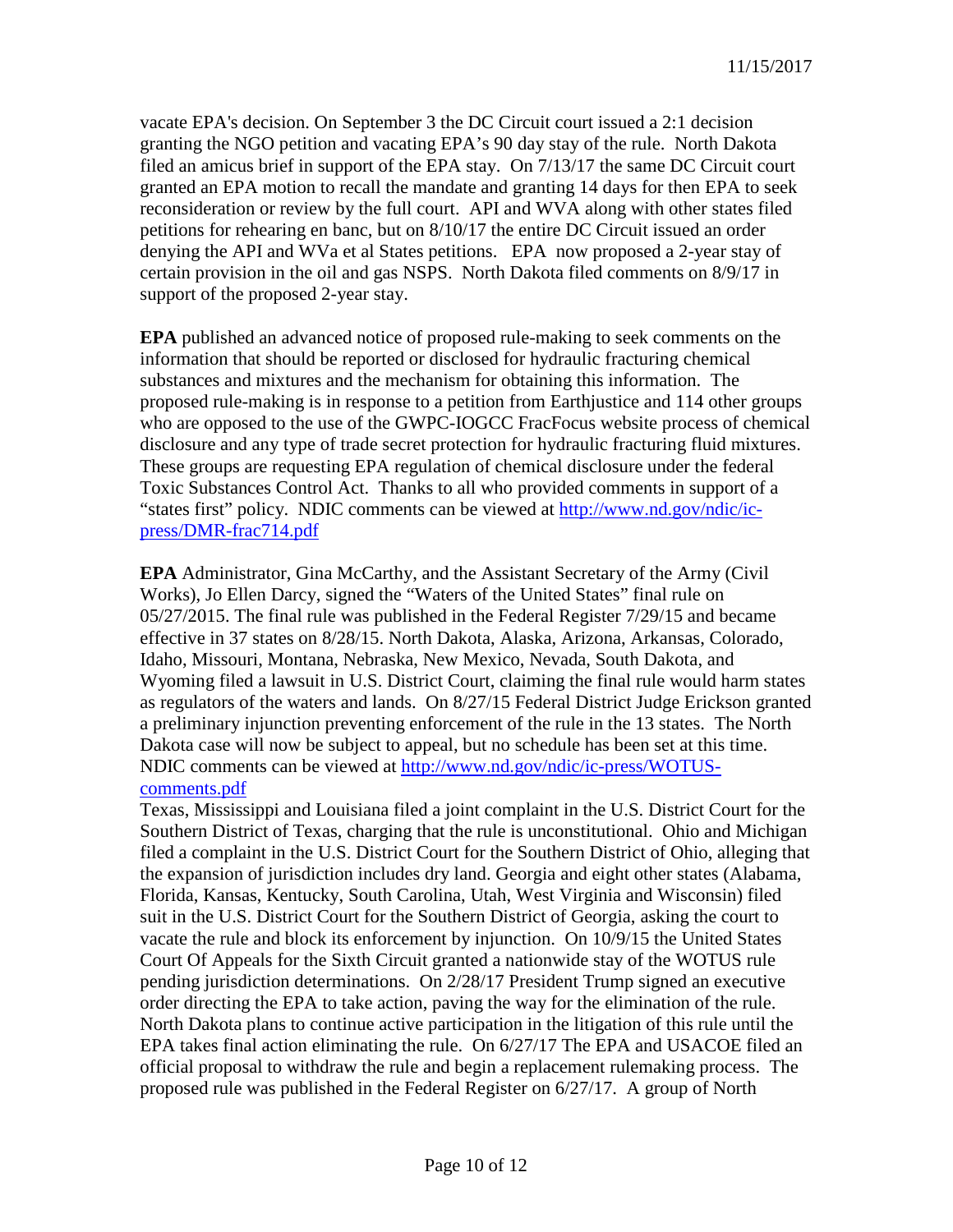Dakota agencies filed comments supporting withdrawal of the rule and beginning the replacement process.

**PHMSA** Advance notice of proposed rulemaking (ANPRM)was announced 1/10/17. SUMMARY: PHMSA is considering revising the Hazardous Materials Regulations (HMR) to establish vapor pressure limits for unrefined petroleum-based products and potentially all Class 3 flammable liquid hazardous materials that would apply during the transportation of the products or materials by any mode. PHMSA is currently assessing the merits of a petition for rulemaking submitted by the Attorney General of the State of New York regarding vapor pressure standards for the transportation of crude oil. The petition requests that PHMSA implement a Reid Vapor Pressure (RVP) limit less than 9.0 pounds per square inch (psi) for crude oil transported by rail. This rule making could substantially interfere with NDIC oil conditioning regulations. You can read about the NDIC regulations at [https://www.dmr.nd.gov/oilgas/2014Permitting\(2\).asp.](https://www.dmr.nd.gov/oilgas/2014Permitting(2).asp) NDIC submitted comments on 3/20/17 and the comment period closed on 5/19/17.

**USFWS** has made a decision to list the Dakota Skipper and Powershiek Skipperling to receive protection under the Endangered Species Act. Additional potential listing of concern are the Rufa Red Knot, Sprague's Pipit, Greater Sage Grouse, Monarch Butterfly, Sturgeon Chub, and Sicklefin Chub.

**USFWS** has published a new final rule to revise Management of Non-Federal Oil and Gas Rights. Key components of the proposed rule include: A permitting process for new operations; A permitting process for well plugging and reclamation for all operations; Information requirements for particular types of operations; Operating standards so that both the Service and the operator can readily identify what standards apply to particular operations; Fees for new access beyond that held as part of the operator's oil and gas right; Financial assurance (bonding); Penalty provisions; Clarification that the process for authorizing access to non-Federal oil and gas properties in Alaska will continue to be controlled by 43 CFR part 36, which implements provisions of the Alaska National Interest Lands Conservation Act; and Codification of some existing agency policies and practices. The proposed rule can be viewed online at <http://www.fws.gov/policy/library/2015/2015-30977.html> comments on the proposed rule were due 4/9/2016. NDIC comments can be found at [http://www.nd.gov/ndic/ic](http://www.nd.gov/ndic/ic-press/DMR-FWS-0086.pdf)[press/DMR-FWS-0086.pdf](http://www.nd.gov/ndic/ic-press/DMR-FWS-0086.pdf) On 6/28/16 USFWS published the handbook for implementing the rule. On 7/11/16 Congressman Cramer successfully included a prohibition on funding for the US Fish and Wildlife Service Management of Non-Federal Oil and Gas rule in the House Interior and Environment Appropriations bill which has a number of other provisions prohibiting this Administration from infringing on State's rights. The NDIC is evaluating the impacts of rule and handbook to determine if legal action is appropriate. On 3/28/17 President Trump issued an executive order which in part directs "The Secretary of the Interior shall review the following final rules, and any rules and guidance issued pursuant to them, for consistency with the policy set forth in section 1 of this order and, if appropriate, shall, as soon as practicable, suspend, revise, or rescind the guidance, or publish for notice and comment proposed rules suspending, revising, or rescinding those rules:". This rule is included in the list as item (iii). North